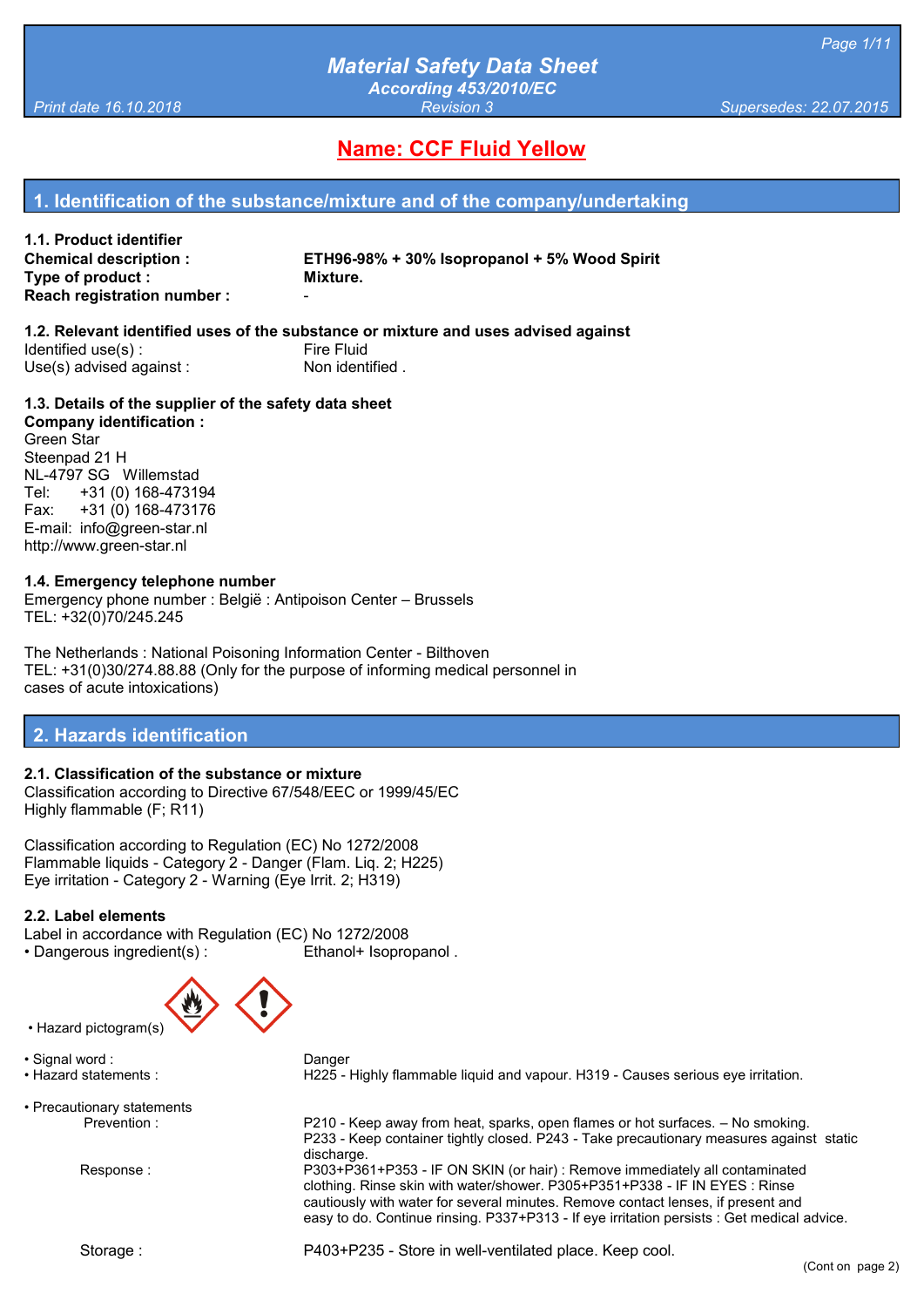(Cont of page 1)

# *Material Safety Data Sheet According 453/2010/EC*

*Print date 16.10.2018 Revision 3 Supersedes: 22.07.2015*

**Name: CCF Fluid Yellow**

#### **2.3. Other hazards**

Physical/chemical hazards : Ethanol : Vapours may be heavier than air, spread along the ground and collect in low or confined areas. Hazards for the health : Ethanol : A health dangerous concentration in the air will very quickly be reached by evaporation of this substance at app. 20°C; even faster by spraying. Hazards for the environment : No significant danger. This product is no substance or contains no PBT or vPvB (in accordance with Annex XIII). Hazards for the safety : Ethanol : Vapor mixes readily with air forming explosive mixtures.

## **3. Composition/information on ingredients**

#### **3.2. Mixtures**

HARMFUL COMPONENT(S)

| Name component(s)                                                    | Weight % | CAS nr  | EINECS nr | Index nr     | Reach-nr         | Classification                                                                                                                |
|----------------------------------------------------------------------|----------|---------|-----------|--------------|------------------|-------------------------------------------------------------------------------------------------------------------------------|
| Ethanol:                                                             | > 50%    | 64-17-5 | 200-578-6 | 603-002-00-5 | 01-2119457610-43 |                                                                                                                               |
|                                                                      |          |         |           |              |                  | Flam. Liq. 2; H225<br>Eye Irrit. 2; H319                                                                                      |
| Isopropanol:                                                         | $<$ 30 % | 67-63-0 | 200-661-7 | 603-117-00-0 | 01-2119457558-25 |                                                                                                                               |
|                                                                      |          |         |           |              |                  | Flam. Liq. 2; H225<br>Eye Irrt. 2; H319<br>STOT SE 3; H336                                                                    |
| Methanol:                                                            | $4\%$    | 67-56-1 | 200-659-6 | 603-001-00-X | 01-2119433307-44 |                                                                                                                               |
| The full text of the H-phrases and (ELNH-statements is in section 16 |          |         |           |              |                  | Flam. Liq. 2; H225<br>Acute Tox. 3 (oral); H301<br>Acute Tox. 3 (skin); H311<br>Acute Tox. 3 (inhal); H331<br>STOT SE 1; H370 |

hrases and (EU)H-statements is in section 16. Methanol : Note: SCL applicable 

## **4. First aid measures**

| 4.1. Description of first aid measures |                                                                                                                                                |
|----------------------------------------|------------------------------------------------------------------------------------------------------------------------------------------------|
| General :                              | In case of doubt or persistent symptoms, call a physician.                                                                                     |
|                                        | Never give anything by mouth to an unconscious person.                                                                                         |
| First Aid Measures                     |                                                                                                                                                |
| Inhalation:                            | Allow the affected person to rest.<br>Remove victim into fresh air.<br>If not breathing, give artificial respiration.<br>Consult a doctor.     |
| Skin Contact:                          | Remove contaminated clothing.<br>Rinse skin immediately with plenty of water. (shower if necessary).<br>Consult doctor if irritation develops. |
| Eye Contact:                           | Rinse immediately thoroughly and long (at least 15 min.) with plenty of water.<br>Remove contact lenses.<br>Consult eye doctor.                |
| Ingestion:                             | DO NOT INDUCE VOMITING. Rinse mouth with water.<br>Seek medical advice.                                                                        |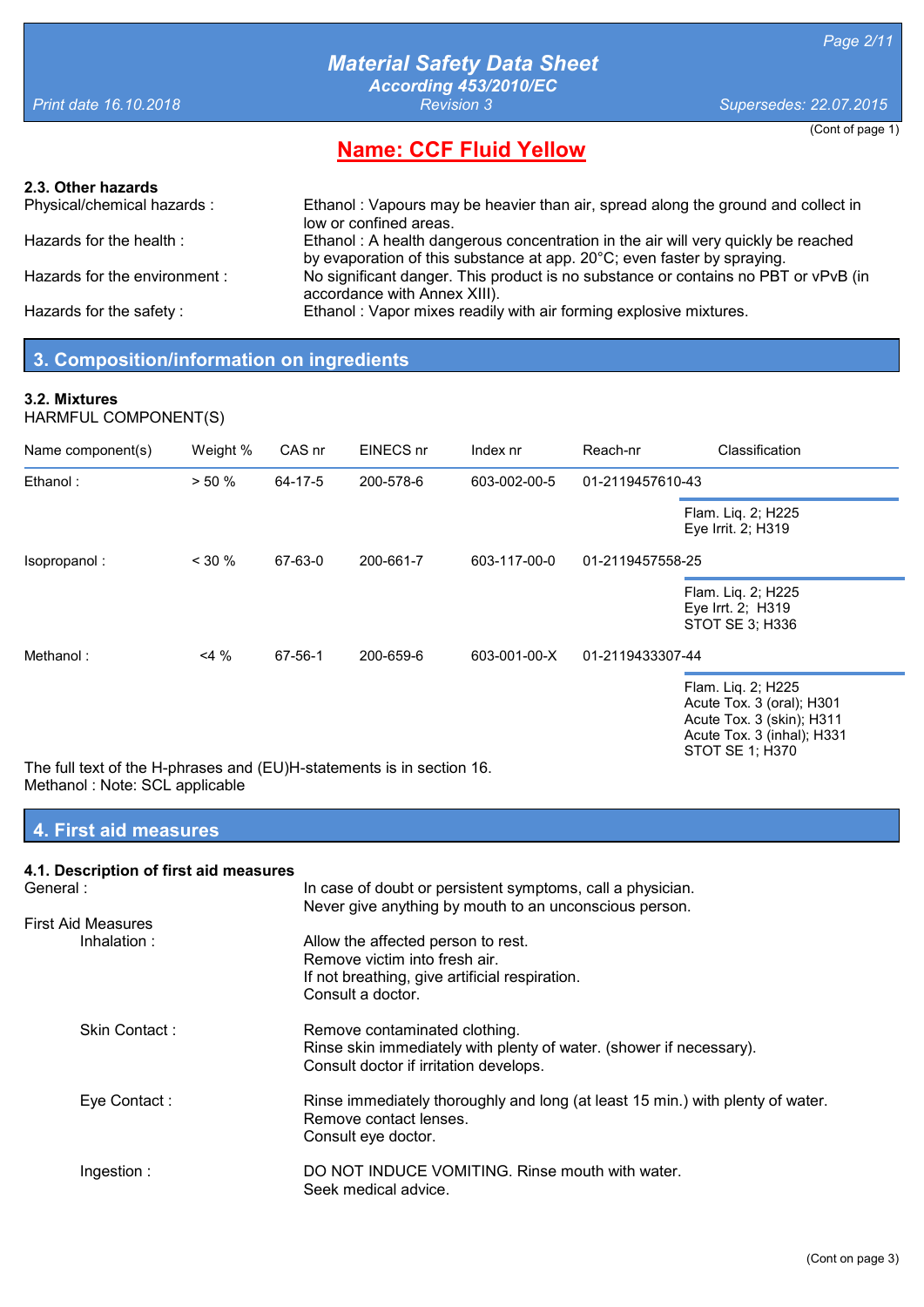(Cont of page 2) *Print date 16.10.2018 Revision 3 Supersedes: 22.07.2015*

# **Name: CCF Fluid Yellow**

**4.2. Most important symptoms and effects, both acute and delayed** See section 11.

#### **4.3. Indication of any immediate medical attention and special treatment needed**

environment.

For specialist advice doctors should contact the NVCI or the Belgian Poison center.

|  | 5. Firefighting measures |
|--|--------------------------|
|  |                          |

#### **5.1. Extinguishing media** Extinguishing Media<br>Suitable: Extinguishing powder, Alcohol resistant foam, Carbon dioxide (CO2), Water spray.

| Insuitable :                                               | Heavy water stream Foam (alcohol not resistent)                                                                     |
|------------------------------------------------------------|---------------------------------------------------------------------------------------------------------------------|
| 5.2. Special hazards arising from the substance or mixture |                                                                                                                     |
| Special Exposure Hazards:                                  | Fire may liberate carbon oxides (CO) and smoke.                                                                     |
| 5.3. Advice for firefighters                               |                                                                                                                     |
| Special Protective Equipment for:                          | Use self-contained breathing apparatus and wear protective clothes when in close<br>Firefighters proximity to fire. |
| Special Procedures :                                       | Apply water spray or fog to cool nearby equipment. Avoid fire-fighting water to enter                               |

#### **6. Accidental release measures**

|                                                           | 6.1. Personal precautions, protective equipment and emergency procedures                                                              |
|-----------------------------------------------------------|---------------------------------------------------------------------------------------------------------------------------------------|
| <b>Personal Precautions:</b>                              | Eliminate every possible source of ignition (open fire, sparks, smoking, ).<br>Evacuate all personnel immediately and ventilate area. |
|                                                           | Avoid breathing vapour and contact with skin, eyes and clothing. Wear<br>recommended personal protective equipment. (See section 8)   |
| 6.2. Environmental precautions                            |                                                                                                                                       |
| <b>Environmental Precautions:</b>                         | Shut off leaks if without risks.                                                                                                      |
|                                                           | Dike in the spilled product as much as possible with inert material.                                                                  |
|                                                           | Prevent entry of product in public water, sewers or soil.                                                                             |
|                                                           | Notify authorities if product enters sewers or public waters.                                                                         |
| 6.3. Methods and material for containment and cleaning up |                                                                                                                                       |
| Methods for Cleaning Up:                                  | Collect the spillage in closable, suitable disposal containers.                                                                       |
|                                                           | Clean up any spills as soon as possible, using an inert absorbent material.                                                           |
|                                                           | Residue is to be washed down with plenty of water.                                                                                    |
|                                                           | Drain off rinsing water into sewers.                                                                                                  |
| 6.4. Reference to other sections                          |                                                                                                                                       |
|                                                           | For personal protection, see section 8.                                                                                               |
|                                                           | For the removal of the waste product, see section 13.                                                                                 |

### **7. Handling and storage**

# **7.1. Precautions for safe handling**

Handling : **Avoid breathing vapour and contact with skin, eyes and clothing. Wear** recommended personal protective equipment. (See section 8) Wash hands before and after working with the product. When using, do not eat, drink or smoke. Emergency eye wash fountains and showers should be available in the immediate vicinity of any potential exposure.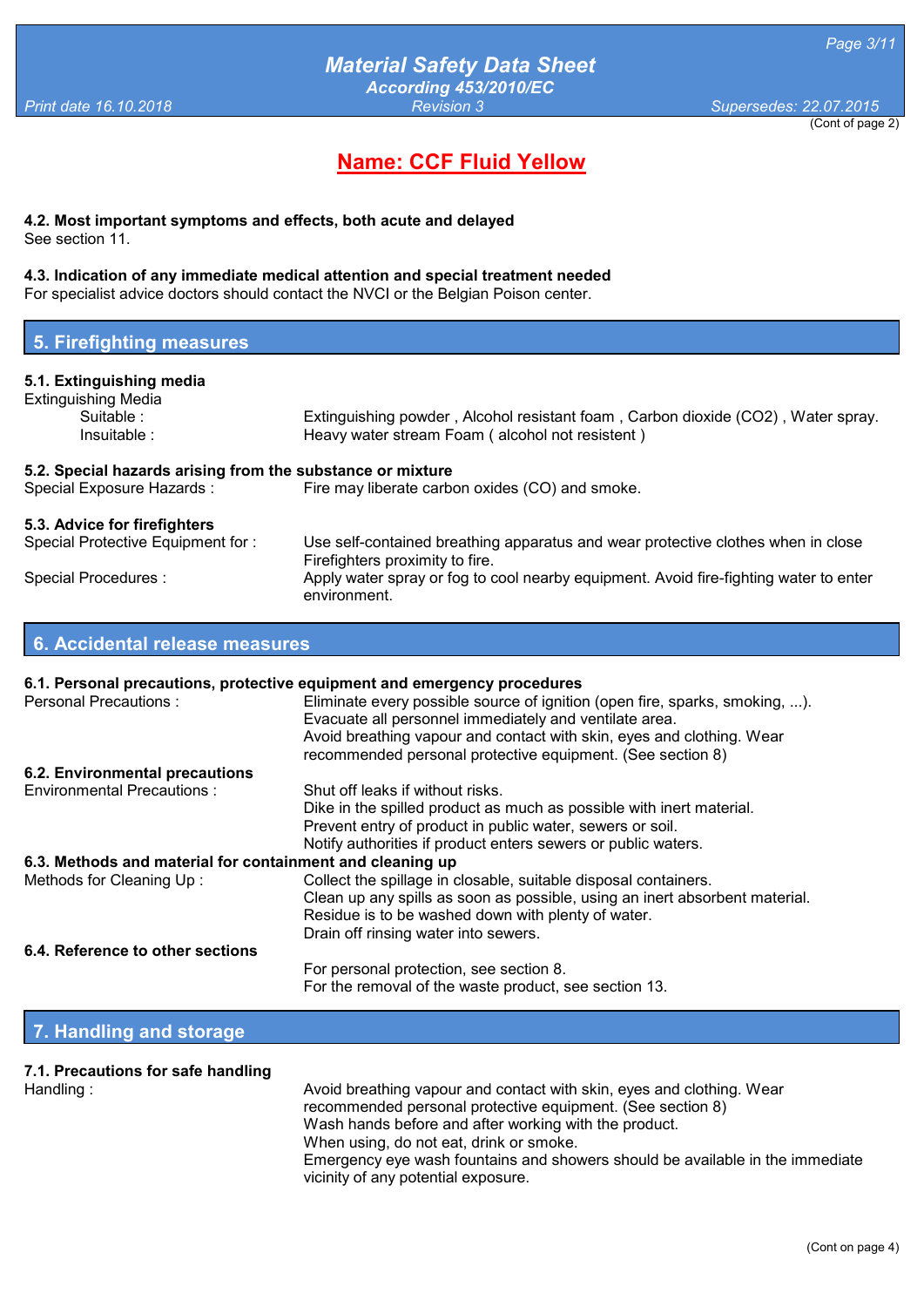# **Name: CCF Fluid Yellow**

#### (Cont of page 3)

| 7.2. Conditions for safe storage, including any incompatibilities |                                                                                                                                                                                                                                                                                                                                                             |
|-------------------------------------------------------------------|-------------------------------------------------------------------------------------------------------------------------------------------------------------------------------------------------------------------------------------------------------------------------------------------------------------------------------------------------------------|
| Storage:                                                          | Keep only in the original, safely locked container in a cool, well ventilated and<br>fireproof place.<br>All dangerous products should be placed on a drip tray or should be barreled.<br>Store away from all heat sources, including direct sunlight.<br>Keep away from: Oxidizing agents, Strong acids.                                                   |
| Protection against Fire and Explosion :                           | Remove all sources of ignition (open fire, sparks, smoking, ).<br>With a temperature equal to or higher than the flash point, the mixture steam-air<br>may create a highly flammable and explosive mixture.<br>Do not use compressed air to either agitate or transfer contents of storage<br>containers (tanks) / shipping drums containing this material. |
| Packaging Material:                                               | Always use explosionproof electrical equipment.<br>Use spark-arm implement.<br>Stainless steel, Glass.                                                                                                                                                                                                                                                      |
| Insuitable Packaging Material:                                    | Synthetic material, Aluminium.                                                                                                                                                                                                                                                                                                                              |

#### **7.3. Specific end use(s)**

For identified uses, see subsection 1.2 and/or exposure scenarios.

|  |  | 8. Exposure controls/personal protection |  |
|--|--|------------------------------------------|--|
|  |  |                                          |  |

# **8.1. Control parameters**

| <b>o.1. Control parameters</b>      |                                                                                                                                                                                                                                                                                                                                                                                                                                                                                                                                                                                                                                                                                                                                                                                                                                                                                                                                                                                                                                                                                                                                                                                                                                          |
|-------------------------------------|------------------------------------------------------------------------------------------------------------------------------------------------------------------------------------------------------------------------------------------------------------------------------------------------------------------------------------------------------------------------------------------------------------------------------------------------------------------------------------------------------------------------------------------------------------------------------------------------------------------------------------------------------------------------------------------------------------------------------------------------------------------------------------------------------------------------------------------------------------------------------------------------------------------------------------------------------------------------------------------------------------------------------------------------------------------------------------------------------------------------------------------------------------------------------------------------------------------------------------------|
| Occupational Exposure Limits :      | For harmful components:<br>Ethanol: Limit value (BE): 1000 ppm (1907 mg/m <sup>3</sup> ) (2011)<br>Ethanol: Limit value (TWA 8 h) (NL): 200 ppm (260 mg/m <sup>3</sup> ) (2008) (H)<br>Ethanol: Limit value (TWA 15 min) (NL): 1000 ppm (1900 mg/m <sup>3</sup> ) (2008) (H)<br>Methanol: Limit value (BE): 200 ppm (266 mg/m <sup>3</sup> ) (2011) (D)<br>Methanol: Short time value (BE): 250 ppm $(333 \text{ mg/m}^3)$ $(2011)$ (D)<br>Methanol: Limit value (TWA 8 h) (NL): 100 ppm (133 mg/m <sup>3</sup> ) (2011) (H)<br>(D) The mention "D" means that the absorption of the agent by skin, mucous<br>membranes or eyes constitues an important part of the total exposition. This<br>aborsption can be the consequence of direct contact as well as his presence in the air.<br>(H) The addition of an "H" indicates that the substance is relative easily absorped<br>by the skin.<br>Isopropyl alcohol: Limit value (BE): 200 ppm (500 mg/m <sup>3</sup> ) (2011)<br>Isopropyl alcohol: Short time value (BE): $400$ ppm (1000 mg/m <sup>3</sup> ) (2011)                                                                                                                                                                     |
| Biological limit values :<br>DNELs: | They will be included when available.<br>For harmful components:<br>• Ethanol: Worker, acute - local effects, inhalation: 1900 mg/m <sup>3</sup><br>• Ethanol: Worker, long-term - systemic effects, inhalation: 950 mg/m <sup>3</sup><br>• Ethanol: Worker, long-term - systemic effects, dermal: 343 mg/kg/ day<br>• Ethanol: Consumer, acute - local effects, inhalation: 950 mg/m <sup>3</sup><br>• Ethanol: Consumer, long-term - systemic effects, inhalation: 114 mg/m <sup>3</sup><br>• Ethanol: Consumer, long-term - systemic effects, dermal: 206 mg/kg/ day<br>• Ethanol: Consumer, long-term - systemic effects, oral: 87 mg/kg/ day<br>• Methanol: Worker, acute - local effects, inhalation: 260 mg/m <sup>3</sup><br>• Methanol: Worker, acute - systemic effects, dermal: 40 mg/kg bw/ day<br>• Methanol: Worker, acute - systemic effects, inhalation: 260 mg/m <sup>3</sup><br>• Methanol: Worker, long-term - local effects, inhalation: 260 mg/m <sup>3</sup><br>• Methanol: Worker, long-term - systemic effects, dermal: 40 mg/kg bw/ day<br>• Methanol: Worker, long-term - systemic effects, inhalation: 260 mg/m <sup>3</sup><br>• Methanol: Consumer, acute - local effects, inhalation: 50 mg/m <sup>3</sup> |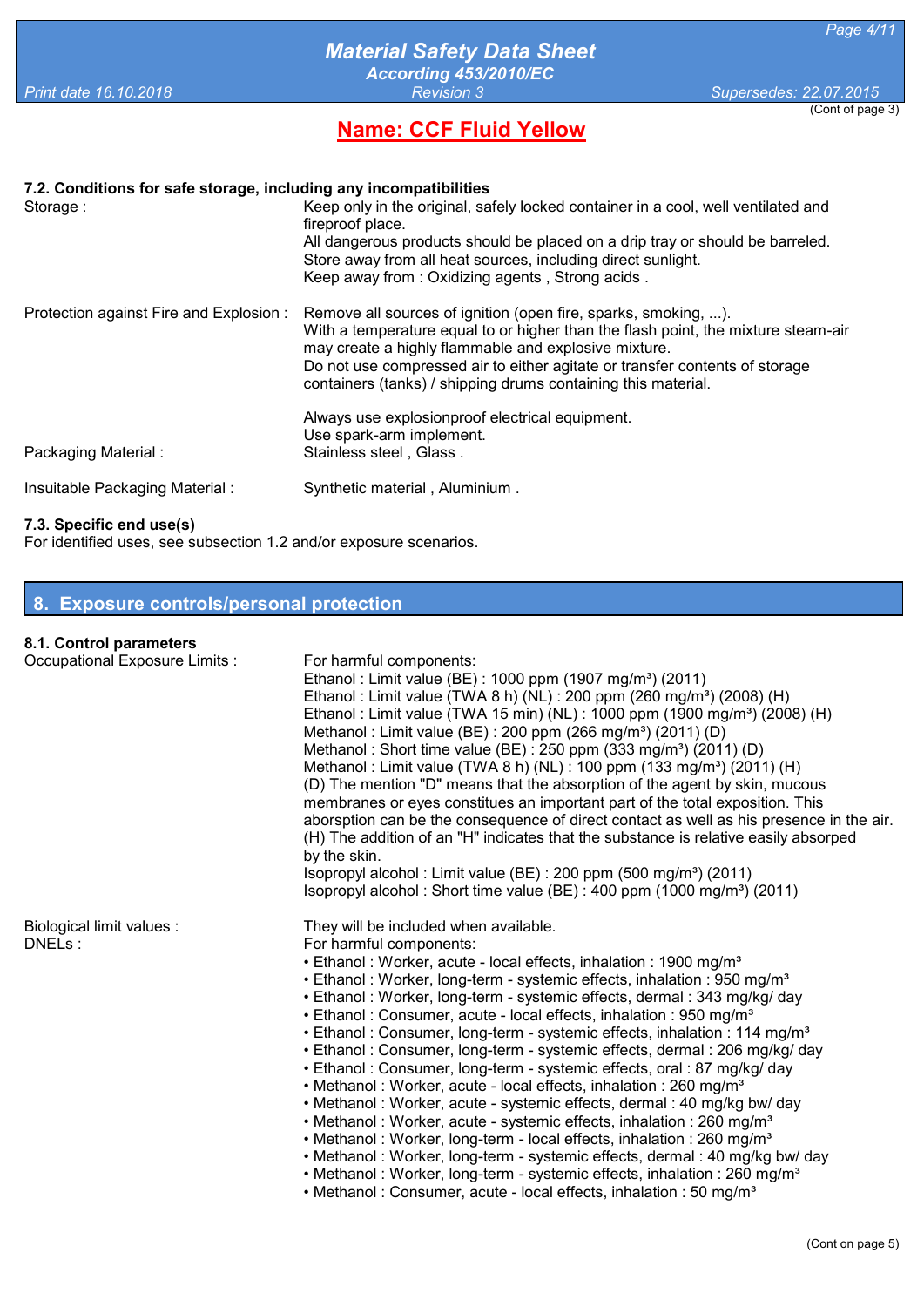(Cont of page 4)

# **Name: CCF Fluid Yellow**

- Methanol : Consumer, acute systemic effects, dermal : 8 mg/kg bw/ day
- Methanol : Consumer, acute systemic effects, oral : 8 mg/kg bw/ day
- Methanol : Consumer, acute systemic effects, inhalation : 50 mg/m<sup>3</sup>
- Methanol : Consumer, long-term systemic effects, dermal : 8 mg/kg bw/ day
- Methanol : Consumer, long-term systemic effects, oral : 8 mg/kg bw/ day
- Methanol : Consumer, long-term local effects, inhalation : 50 mg/m<sup>3</sup>
- Methanol : Consumer, long-term systemic effects, inhalation : 50 mg/m<sup>3</sup>
- Isopropyl alcohol : Biological limit values : 40 mg/l ( Acetone in urine ) (2008) (ACGIH)

PNECs : For harmful components:

- Ethanol : Fresh water : 0,96 mg/l
- Ethanol : Marine water : 0,79 mg/l
- Ethanol : Fresh water sediment : 3,6 mg/kg
- Ethanol : Soil : 0,63 mg/kg
- Methanol : Fresh water : 154 mg/l
- Methanol : Marine water : 15,4 mg/l
- Methanol : Marine water sediment : 570,4 mg/kg
- Methanol : Soil : 23,5 mg/kg
- Methanol : Intermittent release : 1540 mg/l
- Methanol : Sewage treatment plant : 100 mg/l
- Isopropyl alcohol : Fresh water : 140,9 mg/l
- Isopropyl alcohol : Marine water : 140,9 mg/l
- Isopropyl alcohol : Intermittent release : 140,9 mg/l
- Isopropyl alcohol : Fresh water sediment : 552 mg/kg
- Isopropyl alcohol : Marine water sediment : 552 mg/kg
- Isopropyl alcohol : Soil : 28 mg/kg
- Isopropyl alcohol : Sewage treatment plant : 2251 mg/l

#### **8.2. Exposure controls**

| <b>Engineering Measures:</b><br><b>Personal Protection Equipment</b> | Ventilation, Local exhaust.                                                                                                                                                                                                                                                        |  |
|----------------------------------------------------------------------|------------------------------------------------------------------------------------------------------------------------------------------------------------------------------------------------------------------------------------------------------------------------------------|--|
| Respiratory protection:                                              | CE-approved mask for organic vapours and solvents (type A, brown).                                                                                                                                                                                                                 |  |
| Skin protection :                                                    | Suitable protective clothing.                                                                                                                                                                                                                                                      |  |
| Hand protection:                                                     | Suitable material for safety gloves (EN 374):<br>As the product is a mixture of several substances, the durability of the glove<br>materials can't be calculated in advance and has to be tested before use.<br>material: Butyl rubber - thickness 0,7 mm – breakthrough time 480' |  |
| Eye/Face protection :                                                | Closed safety glasses or face shield.                                                                                                                                                                                                                                              |  |

Environmental exposure controls : See sections 6, 7, 12 and 13.

#### **9. Physical and chemical properties**

#### **9.1. Information on basic physical and chemical properties**

| Physical State (20°C):  | Liquid.                               |
|-------------------------|---------------------------------------|
| Form/Colour:            | Colourless, Clear.                    |
| Odour:                  | Odour of alcohol.                     |
| Odour threshold:        | 177 - 188 mg/m <sup>3</sup> (Ethanol) |
| pH value :              | $5.3$ (Ethanol)                       |
| Melting/Freezing point: | $-114$ °C (Ethanol)                   |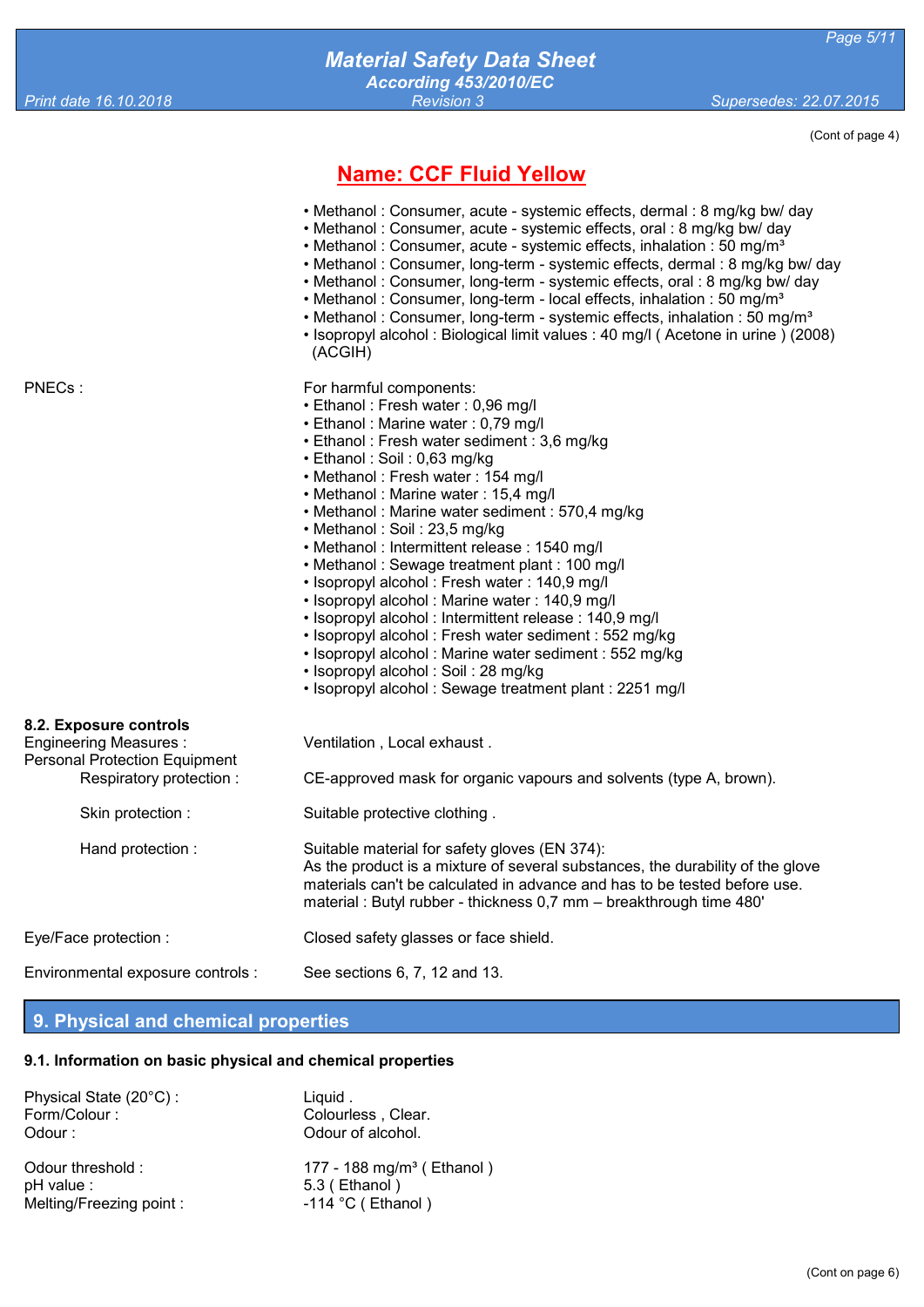# **Name: CCF Fluid Yellow**

(Cont of page 5)

| Boiling Point/Range (1013 hPa):                     | 78 °C (Ethanol)                                          |
|-----------------------------------------------------|----------------------------------------------------------|
| Flash point (CC):                                   | app. $12 °C$                                             |
| Fire hazard:                                        | P <sub>1</sub>                                           |
| Evaporation rate:                                   | $> 8$ (Ether = 1)                                        |
| Explosion limits in air:                            | 2,4 - 19 vol.%                                           |
| Vapour pressure (20°C) :                            | 5,35 kPa                                                 |
| Density $(20^{\circ}C)$ :                           | 0,8049 - 0,8074 kg/l                                     |
| Solubility in water:                                | Complete solubility                                      |
| Soluble in :                                        | Solvents.                                                |
| Log P Octanol/Water $(20^{\circ}C)$ :               | $-0,35$ (Ethanol)                                        |
| Auto-ignition temperature :                         | $>$ 350 °C                                               |
| Minimum ignition energy:                            | 0,4 mJ (Ethanol)                                         |
| Decomposition temperature :                         | >700 °C                                                  |
| Viscosity $(20^{\circ}C)$ :                         | 1,2 mPa.s (Ethanol)                                      |
| Explosive properties :                              | No chemical groups associated with explosive properties. |
| Oxidizing properties :                              | No chemical groups associated with oxidizing properties. |
| 9.2. Other information<br>% Volatiles (by weight) : | > 99                                                     |

# **10. Stability and reactivity**

| 10.1. Reactivity                         |                                                          |
|------------------------------------------|----------------------------------------------------------|
| Reactivity:                              | Reacts violently with oxidizing agents and strong acids. |
| 10.2. Chemical stability                 |                                                          |
| Stability:                               | Stable at normal circumstances.                          |
| 10.3. Possibility of hazardous reactions |                                                          |
| Hazardous reactions :                    | Exothermic reaction.                                     |
| 10.4. Conditions to avoid                |                                                          |
| Conditions to avoid:                     | High temperatures.                                       |
| 10.5. Incompatible materials             |                                                          |
| Materials to avoid:                      | Oxidizing agents, Strong acids.                          |
| 10.6. Hazardous decomposition products   |                                                          |
| Hazardous Decomposition Products :       | Carbon oxides                                            |

# **11. Toxicological information**

# **11.1. Information on toxicological effects**

| 11.1. Information on toxicological effects |                                                                                                                                                                                                                                               |
|--------------------------------------------|-----------------------------------------------------------------------------------------------------------------------------------------------------------------------------------------------------------------------------------------------|
| Acute toxicity                             |                                                                                                                                                                                                                                               |
| Inhalation:                                | For harmful components:<br>• Ethanol: LC50 (Rat, inhalation, 4 h): 51-124,7 mg/l<br>• Methanol: LC50 (Rat, inhalation, 4 h): 83-130 mg/l<br>• Isopropyl alcohol : LC50 (Rat, inhalation, 6 h) : >25000 mg/m <sup>3</sup> (OECD Guideline 403) |
| Skin contact:                              | For harmful components:<br>• Ethanol: LD50 (Rabbit, dermal): >2000 mg/kg<br>• Methanol: LD50 (Rabbit, dermal): 15800-17100 mg/kg                                                                                                              |

• Isopropyl alcohol : LD50 (Rabbit, dermal) : 13900 mg/kg ( OECD Guideline 402)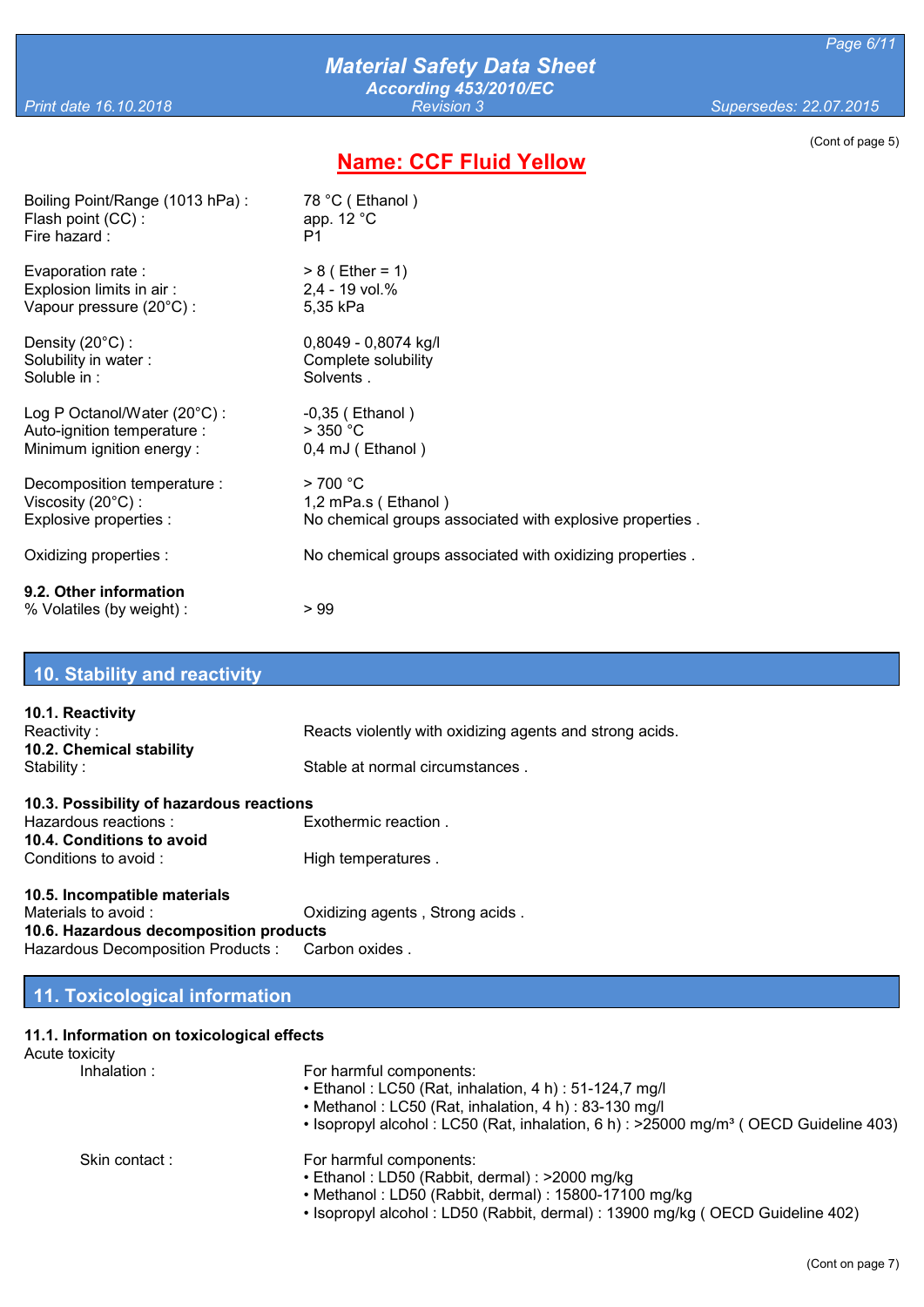# *Material Safety Data Sheet According 453/2010/EC*

*Print date 16.10.2018 Revision 3 Supersedes: 22.07.2015*

(Cont of page 6)

# **Name: CCF Fluid Yellow**

| Ingestion:                                                                          | For harmful components:<br>• Ethanol: LD50 (Rat, oral): 10470 mg/kg<br>• Methanol: LD50 (Rat, oral): 1187-5628 mg/kg<br>· Isopropyl alcohol: LD50 (Rat, oral): 5840 mg/kg (OECD Guideline 401) |
|-------------------------------------------------------------------------------------|------------------------------------------------------------------------------------------------------------------------------------------------------------------------------------------------|
| Skin corrosion/irritation:<br>Serious eye damage/irritation :<br>Aspiration hazard: | Not irritating for the skin.<br>Causes serious eye irritation.<br>Not considered hazardous.                                                                                                    |
| Respiratory or skin sensitisation :<br>Carcinogenicity:                             | Not sensitive.<br>Not listed as carcinogenic.<br>The Netherlands: Ethanol, is included in the SZW-list (a)                                                                                     |
| Mutagenicity:<br>Reproductive toxicity:                                             | Not listed as mutagenic.<br>Not listed for reproductive toxicity. Ethanol,<br>The Netherlands: Methanol is included in the SZW-list (b)                                                        |
| Specific target organ toxicity - single :<br>exposure                               | To human: Listed not for organ toxicity.<br>For animals : No effects known.                                                                                                                    |
| exposure                                                                            | Specific target organ toxicity - repeated : To human : Listed not for organ toxicity.<br>For animals : No effects known.                                                                       |

# **12. Ecological information**

| 12.1. Toxicity                           |                                                                                                                |
|------------------------------------------|----------------------------------------------------------------------------------------------------------------|
| Ecotoxicity:                             | For harmful components:                                                                                        |
|                                          | • Ethanol: EC50 (Daphnia magna, 48 h): 12340 mg/l                                                              |
|                                          | • Ethanol: EC50 (Algae, 72 h): 275 mg/l (Chlorella vulgaris)                                                   |
|                                          | • Ethanol: LC50 (Fish, 96 h): 13000 mg/l (Oncorhynchus                                                         |
|                                          | • Methanol: LC50 (Fish, 96 h): 15400 mg/l (Lepomis macrochirus)                                                |
|                                          | • Methanol: EC50 (Algae, 96 h): 22000 mg/l (Selenastrum • Methanol: EC50<br>(Daphnia magna, 48 h) : >10000 mg/ |
|                                          | · Isopropyl alcohol: LC50 (Fish, 96 h): 9640 mg/l (Pimephales promelas)                                        |
|                                          | • Isopropyl alcohol : EC50 (Algae, 72 h) : >1000 mg/l (Scenedesmus subspicatus)                                |
|                                          | • Isopropyl alcohol: EC50 (Daphnia magna, 24 h): >1000 mg/l                                                    |
| 12.2. Persistence and degradability      |                                                                                                                |
| Persistence and degradability:           | For harmful components: :                                                                                      |
|                                          | • Ethanol: Persistence and degradability: Readily biodegradable                                                |
|                                          | • Methanol: Persistence and degradability: Readily biodegradable                                               |
|                                          | . Isopropyl alcohol: Persistence and degradability: Easily biodegradable.                                      |
| 12.3. Bioaccumulative potential          |                                                                                                                |
| Bioaccumulation:                         | For harmful components: .                                                                                      |
|                                          | • Ethanol: Bioaccumulation: Bioaccumulation not expected                                                       |
|                                          | • Methanol: Bioaccumulation: Bioaccumulation not expected                                                      |
|                                          | . Isopropyl alcohol: Bioaccumulation: No bioaccumulation .                                                     |
| 12.4. Mobility in soil                   |                                                                                                                |
| Mobility:                                | For harmful components:                                                                                        |
|                                          | · Ethanol: Mobility: No data available.                                                                        |
|                                          | . Methanol: Mobility: Completely soluble in water.                                                             |
|                                          | . Isopropyl alcohol: Mobility: Completely soluble in water.                                                    |
| 12.5. Results of PBT and vPvB assessment |                                                                                                                |
| Evaluation:                              | • Ethanol: PBT/vPvB: No                                                                                        |
|                                          | • Methanol: PBT/vPvB: No                                                                                       |
|                                          | • Isopropyl alcohol: PBT/vPvB: No                                                                              |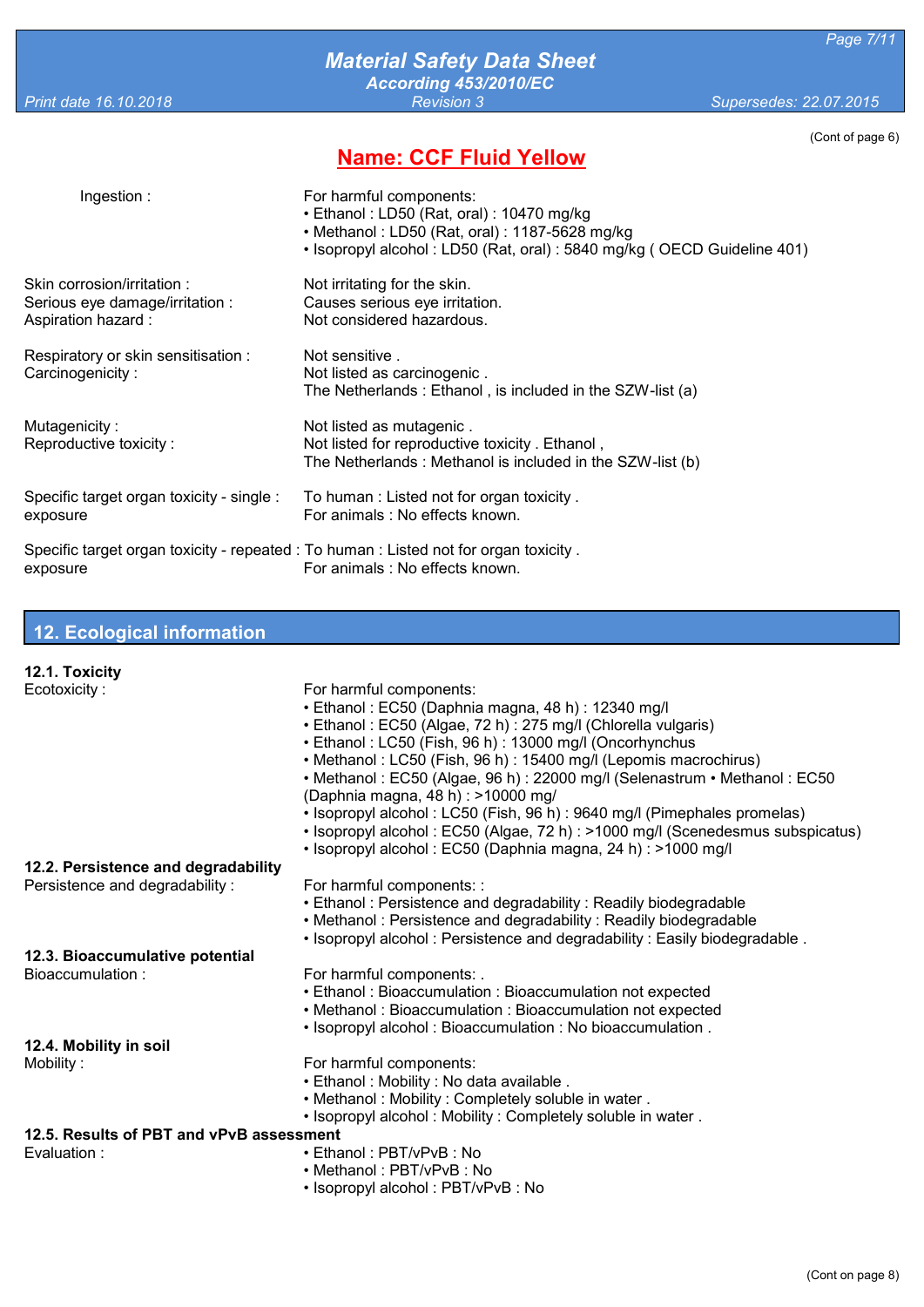# **Name: CCF Fluid Yellow**

| (Cont of page 7) |  |
|------------------|--|
|------------------|--|

|                                                                            | For harmful components:            |
|----------------------------------------------------------------------------|------------------------------------|
|                                                                            | • Ethanol: PBT/vPvB: No            |
|                                                                            | • Methanol: PBT/vPvB: No           |
| 12.6. Other adverse effects                                                |                                    |
| WGK class (DE):                                                            | No data available for the mixture. |
| Water damaging (NL):                                                       | No data available for the mixture. |
| Decontamination exertion (NL) :                                            | No data available for the mixture. |
| Photochemical ozone creation potential: No data available for the mixture. |                                    |
| Ozone depletion potential :                                                | No data available for the mixture. |
| Endocrine disrupting potential :                                           | No data available for the mixture. |
| Global warming potential :                                                 | No data available for the mixture. |

**13. Disposal considerations**

#### **13.1. Waste treatment methods**

|                                   | Waste from residues/Unused products: The product has to be destroyed according to national or local legislation, by a<br>company specialised in handling hazardous waste products.                                                                                                                                                                              |
|-----------------------------------|-----------------------------------------------------------------------------------------------------------------------------------------------------------------------------------------------------------------------------------------------------------------------------------------------------------------------------------------------------------------|
| European list of waste products : | XXXXXX - European waste product code. This code is assigned on the basis of the<br>most current applications and can not be representative for pollutions which are<br>arisen at the effective use of the product. The producer of the waste has to<br>evaluate its process himself and has to grant the appropriate waste coding. See<br>Decision 2001/118/EC. |
| Removal contaminated packaging:   | Packing is to be used exclusively for the packing of this product.<br>After use, empty and close the packing very carefully.<br>In case of returned packing, the empty packing can be offered back to the supplier.                                                                                                                                             |

# **14. Transport information**

| 14.1. UN-number<br>UN-number:                                                 | 1987                                                                                             |
|-------------------------------------------------------------------------------|--------------------------------------------------------------------------------------------------|
| 14.2. UN proper shipping name<br>ADR Name:                                    | UN 1987 ALCOHOLS, N.O.S., 3, II, (D/E)<br>(vapor pressure at 50° C not higher than 110 kPa) 640D |
| ADN Name:<br><b>IMDG Name:</b>                                                | UN 1987 ALCOHOLS, N.O.S., 3, II<br>UN 1987 ALCOHOLS, N.O.S., 3, II, (12°C)                       |
| 14.3. Transport hazard classe(s)<br>Class:                                    | 3                                                                                                |
| 14.4. Packing group<br>Packaging Group:                                       | $\mathbf{H}$                                                                                     |
| 14.5. Environmental hazards<br>Environmentally hazard :<br>Marine pollutant : | No.<br>No.                                                                                       |
| 14.6. Special precautions for user<br>Danger number:                          | 33                                                                                               |
| Hazerd label(s):<br>$EmS-N^{\circ}$ :                                         | $F-E$ , S-E                                                                                      |

| 14.7. Transport in bulk according to Annex II of MARPOL 73/78 and the IBC Code |                                    |                  |
|--------------------------------------------------------------------------------|------------------------------------|------------------|
| Type ship :                                                                    | No data available for the mixture. |                  |
| Pollution category:                                                            | No data available for the mixture. | (Cont on page 9) |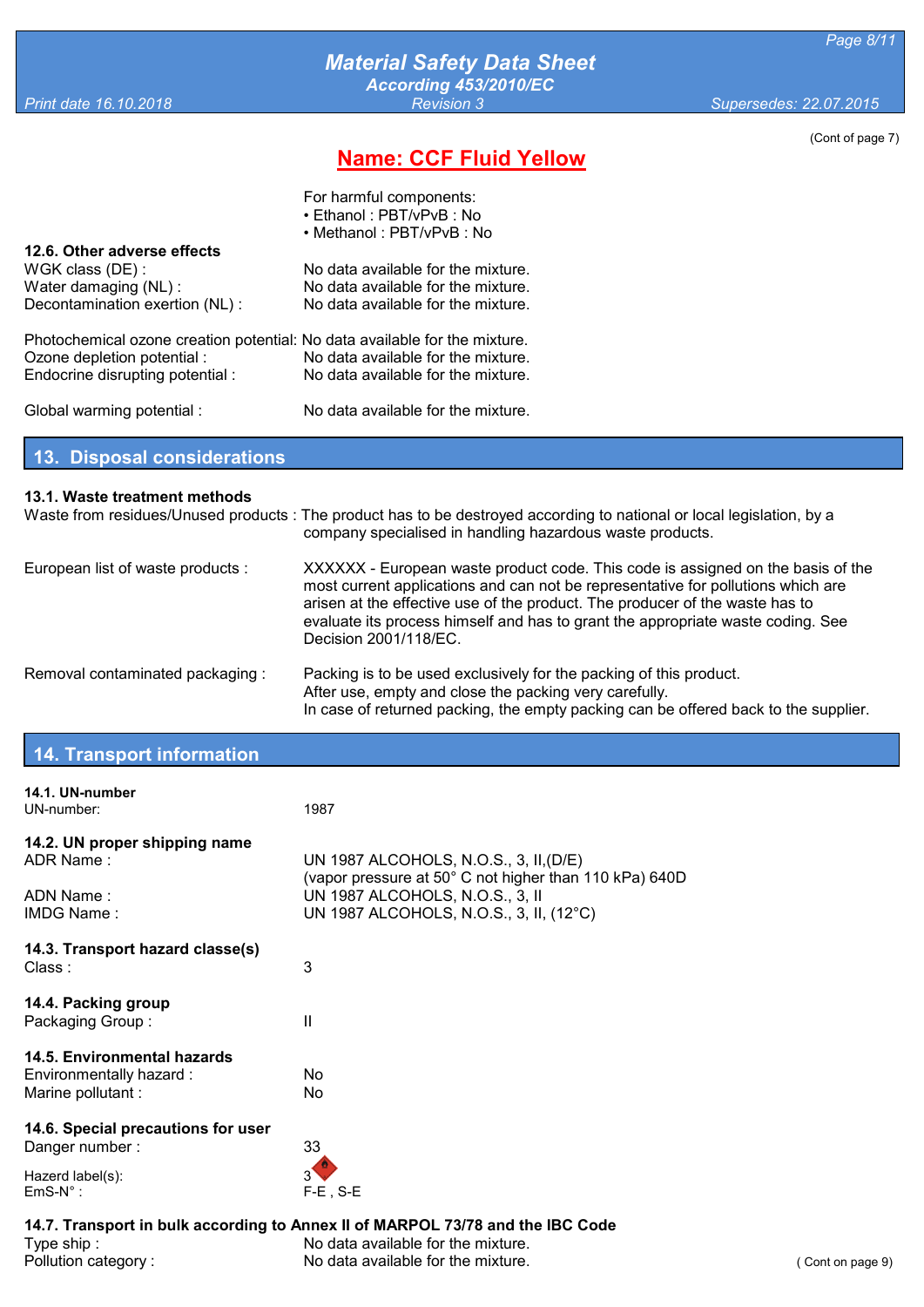**Name: CCF Fluid Yellow**

(Cont of page 8)

#### **15. Regulatory information**

|                      | 15.1. Safety, health and environmental regulations/legislation specific for the substance or mixture                                                                                                          |
|----------------------|---------------------------------------------------------------------------------------------------------------------------------------------------------------------------------------------------------------|
| Relevant EU Rule(s): | Directive 96/82/EC of the Council of 9 December 1996 on the control of majoraccident                                                                                                                          |
|                      | hazards involving dangerous substances                                                                                                                                                                        |
|                      | Directive 1999/13/EC of the Council of 11 March 1999 on the limitation of                                                                                                                                     |
|                      | emissions of volatile organic compounds due to the use of organic solvents in                                                                                                                                 |
|                      | certain activities and installations                                                                                                                                                                          |
|                      | Decision 2001/118/EC of the Commission of 16 January 2001 amending Decision<br>2000/532/EC as regards the list of wastes                                                                                      |
|                      | Directive 2004/37/EC of the European Parliament and of the Council of 29 April                                                                                                                                |
|                      | 2004 on the protection of workers from the risks related to exposure to carcinogens<br>or mutagens at work                                                                                                    |
|                      | Directive 2004/42/CE of the European Parliament and of the Council of 21 April                                                                                                                                |
|                      | 2004 on the limitation of emissions of volatile organic compounds due to the use of<br>organic solvents in certain paints and varnishes and vehicle refinishing products<br>and amending Directive 1999/13/EC |
|                      | Regulation (EC) No 1272/2008 of the European Parliament and of the Council of 16<br>December 2008 on classification, labelling and packaging of substances and                                                |
|                      | mixtures, amending and repealing Directives 67/548/EEC and 1999/45/EC, and<br>amending Regulation (EC) No 1907/2006                                                                                           |
|                      | Regulation (EU) No 453/2010 of 20 May 2010 amending Regulation (EC) No 1907/                                                                                                                                  |
|                      | 2006 of the European Parliament and of the Council on the Registration,                                                                                                                                       |
|                      | Evaluation, Authorisation and Restriction of Chemicals (Reach)                                                                                                                                                |

#### **15.2. Chemical Safety Assessment**

A chemical safety assessment has been carried out for the substance(s) that make up this material or for the material itself.

## **16. Overige informatie**

This safety data sheet has been drawn up in accordance with Regulation (EU) No 453/2010. This safety data sheet is exclusively made for industrial/professional use.

| Has changed compared to previous revision. |                                                                                                                                                                                                                                                                                                                            |  |
|--------------------------------------------|----------------------------------------------------------------------------------------------------------------------------------------------------------------------------------------------------------------------------------------------------------------------------------------------------------------------------|--|
| Changes:                                   | General revision.                                                                                                                                                                                                                                                                                                          |  |
| Sources of used key data:                  | The information contained herein is based on the present state of our knowledge (<br>Producer(s), Chemical cards, ).<br>See also on the webaddress:<br>http://apps.echa.europa.eu/registered/registered-sub.aspx#search<br>See also on the webaddress:<br>http://apps.echa.europa.eu/registered/registered-sub.aspx#search |  |
| $R$ -phrase(s): $(EU)H$ -statement(s):     | H225 - Highly flammable liquid and vapour.<br>H301 - Toxic if swallowed.<br>H311 - Toxic in contact with skin.<br>H319 - Causes serious eve irritation.<br>H331 - Toxic if inhaled.<br>H336 - May cause drowsiness or dizziness                                                                                            |  |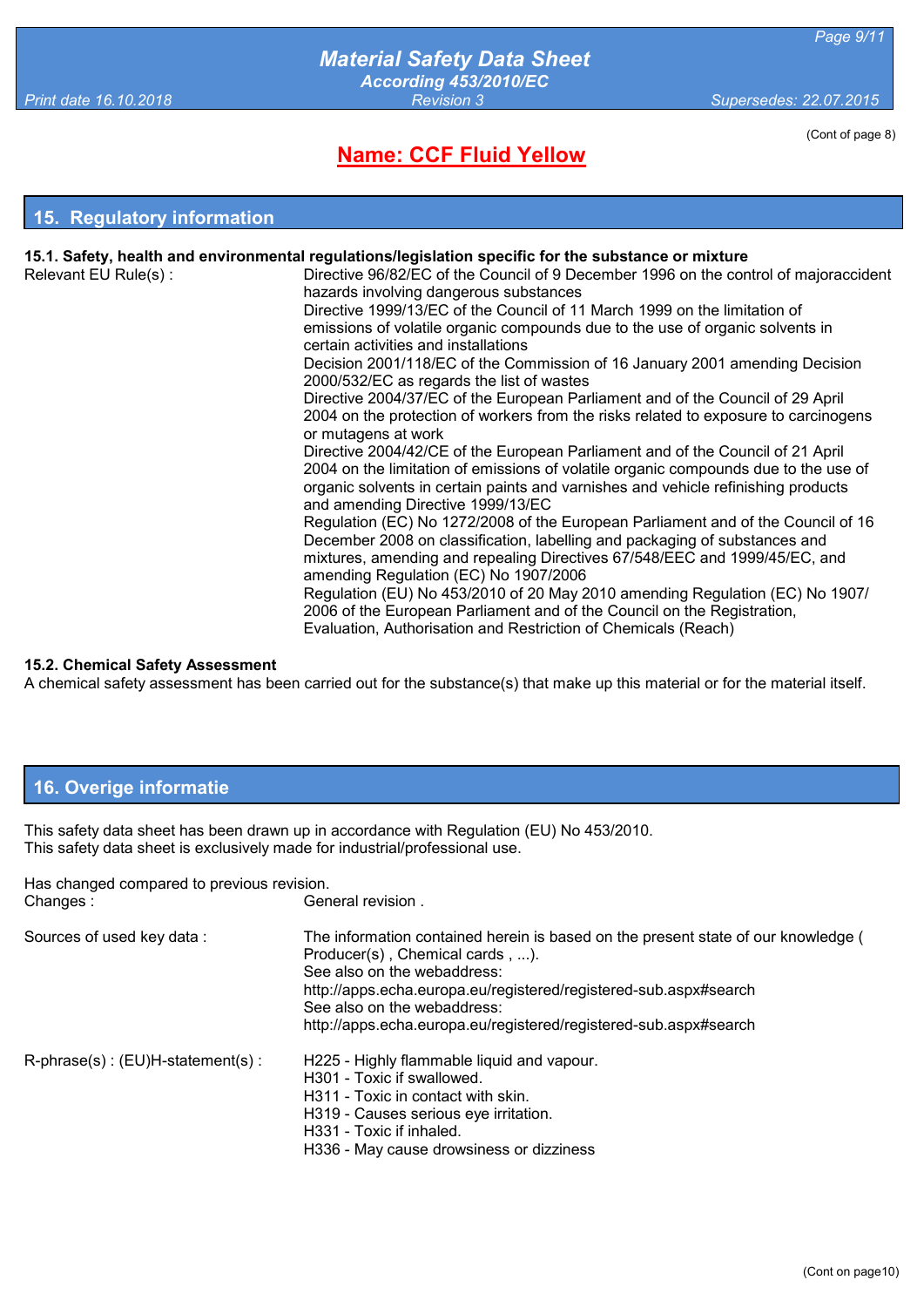# *Material Safety Data Sheet According 453/2010/EC*

*Print date 16.10.2018 Revision 3 Supersedes: 22.07.2015*

# **Name: CCF Fluid Yellow**

(Cont of page.9)

- H370 Causes damage to organ.
- H225 Highly flammable liquid and vapour.
- H301 Toxic if swallowed.
- H311 Toxic in contact with skin.
- H319 Causes serious eye irritation.
- H331 Toxic if inhaled.
- H370 Causes damage to organ.

List of abbrevations and acronyms : ADN (Accord européen relatif au transport international des marchandises Dangereuses par voie de Navigation interieur) : European agreement concerning the international carriage of dangerous goods by inland waterways ADR (Accord européen relatif au transport international des marchandises Dangereuses par Route) : European agreement concerning the international carriage of dangerous goods by road CO : Carbon monoxide DNEL (Derived No Effect Level) : an estimated safe exposure level EmS (Emergency Schedule) : the first code refers to the relevant fire schedule and the second code refers to the relevant spillage schedule IMDG (International Maritime Dangerous Goods code) NVCI : National Poisoning Information Center PBT : persistent, bioaccumulative and toxic PNEC (Predicted No Effect Concentration) : concentration below which exposure to a substance is not expected to cause adverse effects REACH : Registration, Evaluation, Authorisation and restriction of Chemicals SZW-list : List of carcinogenic substances and processes as referred to in Article 4. 11 of the Working conditions decree (a) SZW-list : Non-limitative list of reproduction toxic substances to which the additional registration obligation applies as referred to in Article 4.2a, second paragraph of the Working conditions decree (b) TWA (Time-Weighted Average) : the average exposure over a specified period vPvB : very persistent and very bioaccumulative WGK (Wassergefahrdungsklasse) : a German classification of substances that indicate the environmental hazard for surface water ACGIH : American Conference of Governmental Industrial Hygienists ADN (Accord européen relatif au transport international des marchandises Dangereuses par voie de Navigation interieur) : European agreement concerning the international carriage of dangerous goods by inland waterways ADR (Accord européen relatif au transport international des marchandises Dangereuses par Route) : European agreement concerning the international carriage of dangerous goods by road CO : Carbon monoxide DNEL (Derived No Effect Level) : an estimated safe exposure level EmS (Emergency Schedule) : the first code refers to the relevant fire schedule and the second code refers to the relevant spillage schedule IARC (International Agency for Research on Cancer) IMDG (International Maritime Dangerous Goods code) Candidate list: List of substances of very high concern (SVHC) for authorisation. M-Factor : a multiplying factor that is applied to the concentration of a substance classified as hazardous to the aquatic environment (Aquatic Acute 1; H400 or Aquatic Chronic 1; H410) and is used to derive by the summation method the classification of a mixture in which the substance is present NFPA (National Fire Protection Association) or fire diamant NOEC (No Observed Effect Concentration) NOx : Nitrogen oxides NVCI : National Poisoning Information Center OECD : Organisation for Economic Cooperation and Development LEL : Low Explosive Limit PBT : persistent, bioaccumulative and toxic